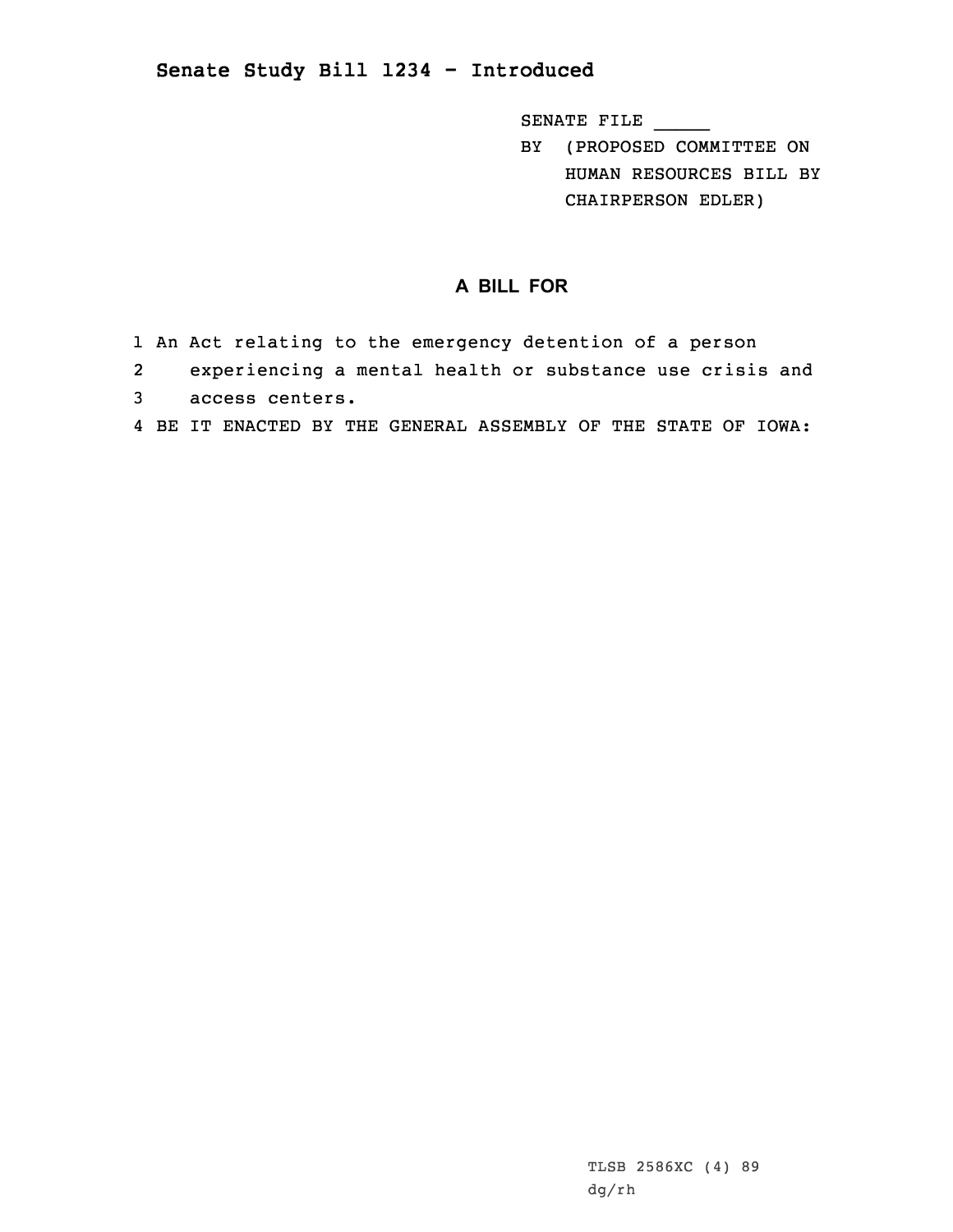1 Section 1. Section 125.34, subsections 1, 2, 3, 4, 6, and 7, 2 Code 2021, are amended to read as follows:

 1. <sup>A</sup> person with <sup>a</sup> substance-related disorder due to intoxication or substance-induced incapacitation may come voluntarily to <sup>a</sup> facility for emergency treatment. <sup>A</sup> person who appears to be intoxicated or incapacitated by <sup>a</sup> substance in <sup>a</sup> public place and in need of help may be taken to <sup>a</sup> facility or an access center by <sup>a</sup> peace officer under [section](https://www.legis.iowa.gov/docs/code/2021/125.91.pdf) 125.91. If the person refuses the proffered help, the person may be arrested and charged with intoxication under section [123.46](https://www.legis.iowa.gov/docs/code/2021/123.46.pdf), if applicable.

12 2. If no facility or access center is readily available the person may be taken to an emergency medical service customarily used for incapacitated persons. The peace officer in detaining the person and in taking the person to <sup>a</sup> facility or an access center shall make every reasonable effort to protect the person's health and safety. In detaining the person the detaining officer may take reasonable steps for self-protection. Detaining <sup>a</sup> person under [section](https://www.legis.iowa.gov/docs/code/2021/125.91.pdf) 125.91 is not an arrest and no entry or other record shall be made to indicate that the person who is detained has been arrested or charged with <sup>a</sup> crime.

 3. <sup>A</sup> person who arrives at <sup>a</sup> facility or an access center and voluntarily submits to examination shall be examined by <sup>a</sup> licensed physician and surgeon or osteopathic physician and surgeon or mental health professional as soon as possible after the person arrives at the facility or access center. The person may then be admitted as <sup>a</sup> patient or referred to another health facility. The referring facility or access center shall arrange for transportation.

 4. If <sup>a</sup> person is voluntarily admitted to <sup>a</sup> facility or an access center, the person's family or next of kin shall be notified as promptly as possible. If an adult patient who is not incapacitated requests that there be no notification, the request shall be respected.

 $-1-$ 

LSB 2586XC (4) 89  $dg(rh$  1/11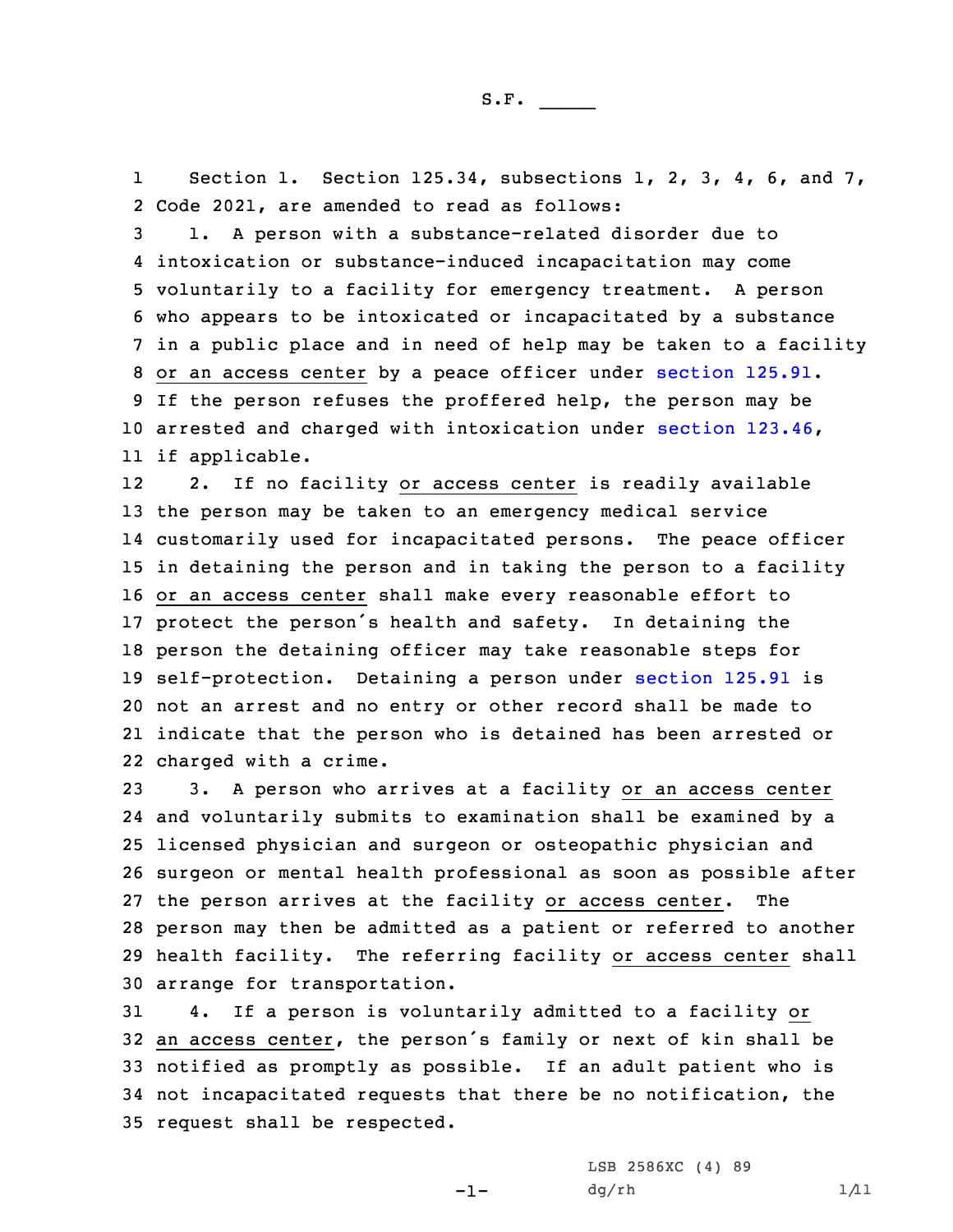1 6. If the physician and surgeon or osteopathic physician and surgeon in charge of the facility or access center determines it is for the patient's benefit, the patient shall be encouraged to agree to further diagnosis and appropriate voluntary treatment.

 7. <sup>A</sup> licensed physician and surgeon or osteopathic physician and surgeon, mental health professional, facility administrator, access center administrator, or an employee or <sup>a</sup> person acting as or on behalf of an access center administrator or an employee or <sup>a</sup> person acting as or on behalf of the facility administrator, is not criminally or civilly liable 12 for acts in conformity with this [chapter](https://www.legis.iowa.gov/docs/code/2021/125.pdf), unless the acts constitute willful malice or abuse.

14 Sec. 2. Section 125.34, Code 2021, is amended by adding the 15 following new subsection:

 NEW SUBSECTION. 8. For the purposes of this section, *"access center"* means the same as defined in section 331.388. Sec. 3. Section 125.91, subsections 2, 3, and 4, Code 2021, are amended to read as follows:

 2. *a.* <sup>A</sup> peace officer who has reasonable grounds to 21 believe that the circumstances described in [subsection](https://www.legis.iowa.gov/docs/code/2021/125.91.pdf) 1 are applicable may, without <sup>a</sup> warrant, take or cause that person to be taken to the nearest available facility referred to in section 125.81, subsection 2, paragraph *"b"* or *"c"*, or an access center. Such <sup>a</sup> person with <sup>a</sup> substance-related disorder due to intoxication or substance-induced incapacitation who also demonstrates <sup>a</sup> significant degree of distress or dysfunction may also be delivered to <sup>a</sup> facility or an access center by someone other than <sup>a</sup> peace officer upon <sup>a</sup> showing of reasonable grounds. Upon delivery of the person to <sup>a</sup> facility or an access center under this [section](https://www.legis.iowa.gov/docs/code/2021/125.91.pdf), the attending physician and surgeon or osteopathic physician and surgeon may order treatment of the person, but only to the extent necessary to preserve the person's life or to appropriately control the person's behavior if the behavior is likely to result

 $-2-$ 

LSB 2586XC (4) 89  $dg/rh$  2/11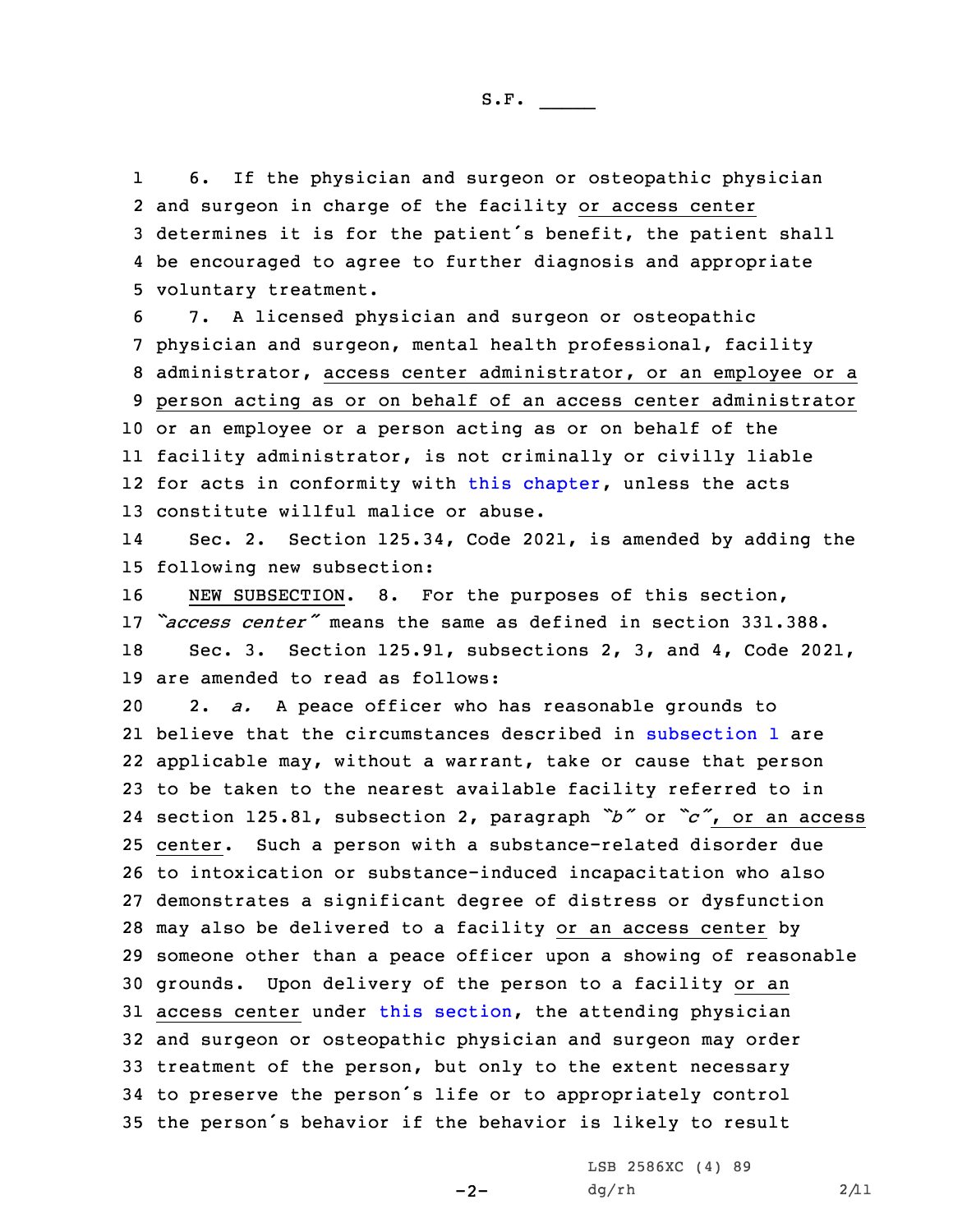in physical injury to the person or others if allowed to 2 continue. The peace officer or other person who delivered the person to the facility or access center shall describe the circumstances of the matter to the attending physician and surgeon or osteopathic physician and surgeon. If the person is <sup>a</sup> peace officer, the peace officer may do so either in person or by written report. If the attending physician and surgeon or osteopathic physician and surgeon has reasonable grounds to believe that the circumstances in subsection 1 are applicable, the attending physician shall at once communicate with the nearest available magistrate as defined in section 801.4, [subsection](https://www.legis.iowa.gov/docs/code/2021/801.4.pdf) 10. The magistrate shall, based upon the circumstances described by the attending physician and surgeon or osteopathic physician and surgeon, give the attending physician and surgeon or osteopathic physician and surgeon oral instructions either directing that the person be released forthwith, or authorizing the person's detention in an appropriate facility or access center. The magistrate may also give oral instructions and order that the detained person be transported to an appropriate facility or access center. 21 *b.* If the magistrate orders that the person be detained, the magistrate shall, by the close of business on the next working day, file <sup>a</sup> written order with the clerk in the county where it is anticipated that an application may be filed under section 125.75. The order may be filed by facsimile if necessary. The order shall state the circumstances under which the person was taken into custody or otherwise brought to <sup>a</sup> facility or an access center and the grounds supporting the finding of probable cause to believe that the person is <sup>a</sup> person with <sup>a</sup> substance-related disorder likely to result in physical

 injury to the person or others if not detained. The order shall confirm the oral order authorizing the person's detention including any order given to transport the person to an appropriate facility or access center. The clerk shall provide <sup>a</sup> copy of that order to the attending physician and surgeon or

 $-3-$ 

LSB 2586XC (4) 89  $dg(rh$  3/11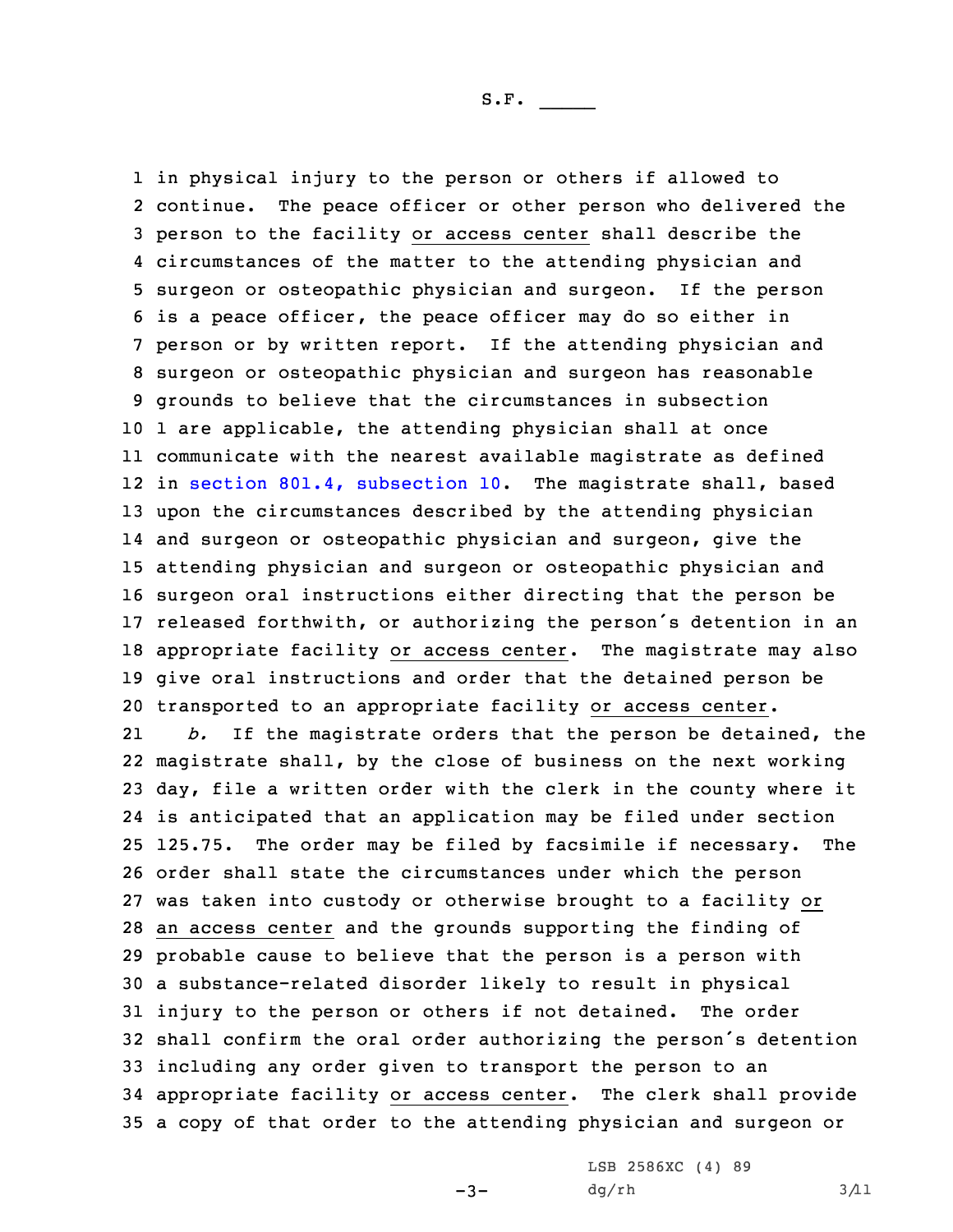S.F.  $\rule{1em}{0.15mm}$ 

 osteopathic physician and surgeon at the facility or access center to which the person was originally taken, any subsequent facility or access center to which the person was transported, and to any law enforcement department or ambulance service that transported the person pursuant to the magistrate's order. 3. The attending physician and surgeon or osteopathic physician and surgeon shall examine and may detain the person pursuant to the magistrate's order for <sup>a</sup> period not to exceed forty-eight hours from the time the order is dated, excluding

 Saturdays, Sundays, and holidays, unless the order is dismissed by <sup>a</sup> magistrate. The facility or access center may provide treatment which is necessary to preserve the person's life or to appropriately control the person's behavior if the behavior is likely to result in physical injury to the person or others if allowed to continue or is otherwise deemed medically necessary by the attending physician and surgeon or osteopathic physician and surgeon or mental health professional, but shall not otherwise provide treatment to the person without the person's consent. The person shall be discharged from the facility or access center and released from detention no later than the expiration of the forty-eight-hour period, unless an application for involuntary commitment is filed with the clerk pursuant to [section](https://www.legis.iowa.gov/docs/code/2021/125.75.pdf) 125.75. The detention of <sup>a</sup> person by the procedure in this [section](https://www.legis.iowa.gov/docs/code/2021/125.91.pdf), and not in excess of the 25 period of time prescribed by this [section](https://www.legis.iowa.gov/docs/code/2021/125.91.pdf), shall not render the peace officer, attending physician and surgeon or osteopathic 27 physician and surgeon, or facility, or access center detaining the person liable in <sup>a</sup> criminal or civil action for false arrest or false imprisonment if the peace officer, attending physician and surgeon or osteopathic physician and surgeon, 31 mental health professional, or facility, or access center had reasonable grounds to believe that the circumstances described in [subsection](https://www.legis.iowa.gov/docs/code/2021/125.91.pdf) 1 were applicable.

34 4. The cost of detention in <sup>a</sup> facility or an access center 35 under the procedure prescribed in this [section](https://www.legis.iowa.gov/docs/code/2021/125.91.pdf) shall be paid

 $-4-$ 

LSB 2586XC (4) 89  $dg/rh$  4/11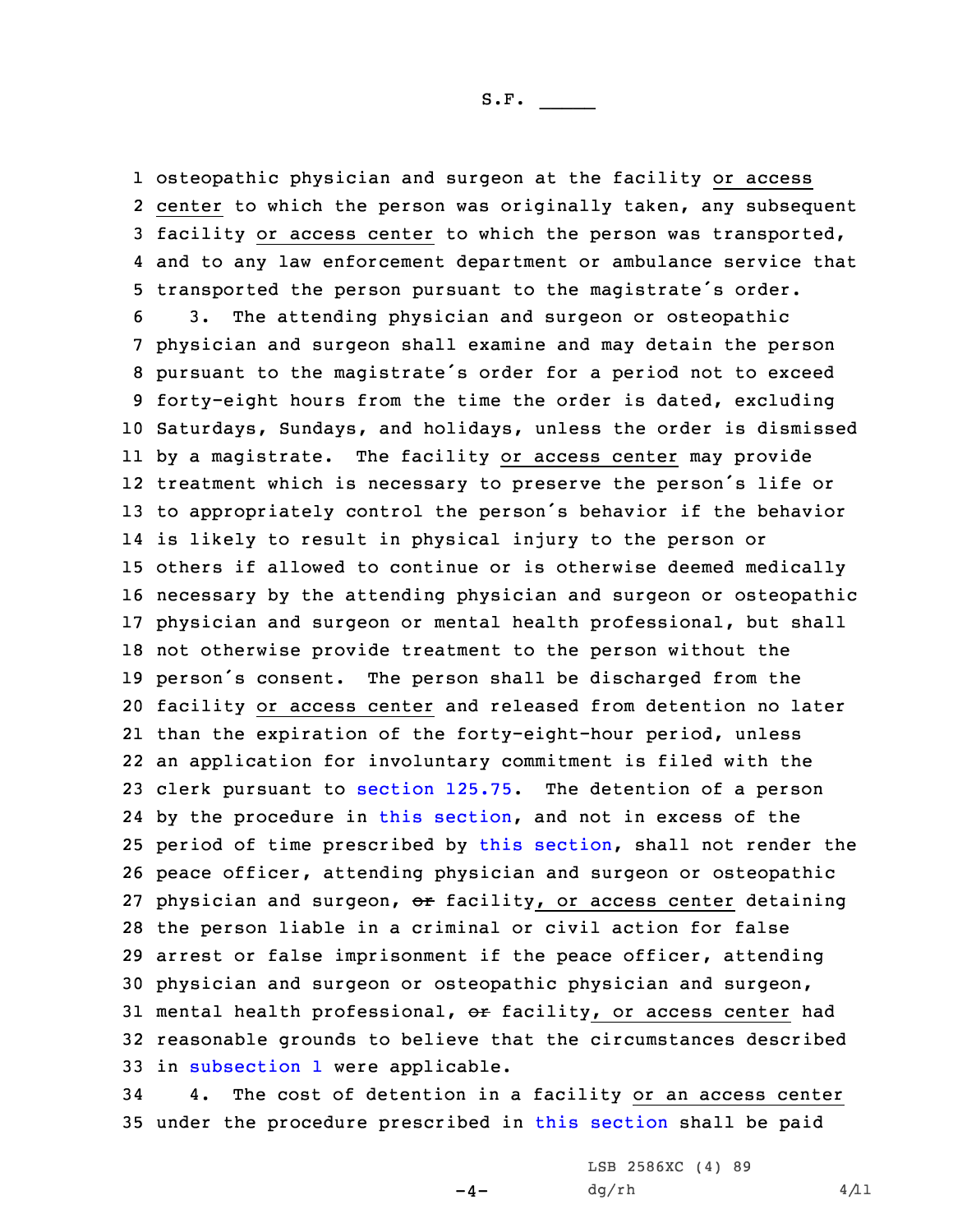1 in the same way as if the person had been committed to the 2 facility or access center pursuant to an application filed 3 under [section](https://www.legis.iowa.gov/docs/code/2021/125.75.pdf) 125.75.

4 Sec. 4. Section 125.91, Code 2021, is amended by adding the 5 following new subsection:

 NEW SUBSECTION. 5. For the purposes of this section, *"access center"* means the same as defined in section 331.388. Sec. 5. Section 229.22, subsections 2, 3, 5, and 6, Code 2021, are amended to read as follows:

 2. *a.* (1) In the circumstances described in subsection 1, any peace officer who has reasonable grounds to believe that <sup>a</sup> person is mentally ill, and because of that illness is likely to physically injure the person's self or others if not immediately detained, may without <sup>a</sup> warrant take or cause that person to be taken to the nearest available facility or 16 hospital as defined referred to in section 229.11, subsection 1, paragraphs *"b"* and *"c"*, or an access center. <sup>A</sup> person believed mentally ill, and likely to injure the person's self or others if not immediately detained, may be delivered to <sup>a</sup> facility or hospital or an access center by someone other than <sup>a</sup> peace officer.

22 (2) Upon delivery of the person believed mentally ill to 23 the facility,  $\sigma$ r hospital, or access center, the examining physician, examining physician assistant, examining mental health professional, or examining psychiatric advanced registered nurse practitioner may order treatment of that person, including chemotherapy, but only to the extent necessary to preserve the person's life or to appropriately control behavior by the person which is likely to result in physical injury to that person or others if allowed to continue.

 (3) The peace officer who took the person into custody, 33 or other party who brought the person to the facility,  $\sigma$  hospital, or access center, shall describe the circumstances of the matter to the examining physician, examining physician

 $-5-$ 

LSB 2586XC (4) 89  $dg(rh$  5/11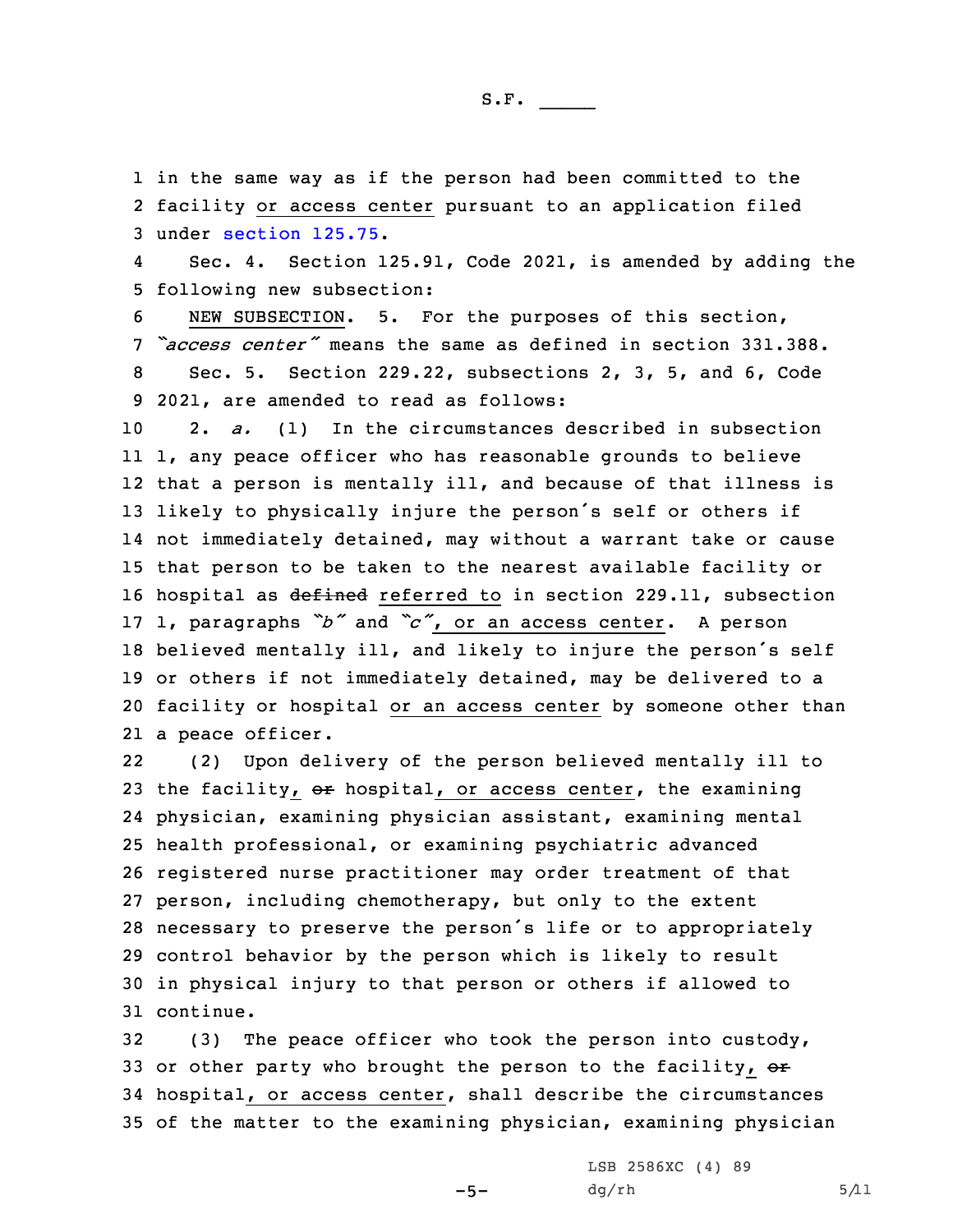assistant, examining mental health professional, or examining psychiatric advanced registered nurse practitioner. If the person is <sup>a</sup> peace officer, the peace officer may do so either in person or by written report.

 (4) If the examining physician, examining physician assistant, examining mental health professional, or examining psychiatric advanced registered nurse practitioner finds that there is reason to believe that the person is seriously mentally impaired, and because of that impairment is likely to physically injure the person's self or others if not immediately detained, the examining physician, examining physician assistant, examining mental health professional, or examining psychiatric advanced registered nurse practitioner shall at once communicate with the nearest available magistrate as defined in section 801.4, [subsection](https://www.legis.iowa.gov/docs/code/2021/801.4.pdf) 10.

 (5) The magistrate shall, based upon the circumstances described by the examining physician, examining physician assistant, examining mental health professional, or examining psychiatric advanced registered nurse practitioner, give the examining physician, examining physician assistant, examining mental health professional, or examining psychiatric advanced registered nurse practitioner oral instructions either directing that the person be released forthwith or authorizing the person's detention in an appropriate facility or access center. <sup>A</sup> peace officer from the law enforcement agency that took the person into custody, if available, during the communication with the magistrate, may inform the magistrate that an arrest warrant has been issued for or charges are pending against the person and request that any oral or written 30 order issued under this [subsection](https://www.legis.iowa.gov/docs/code/2021/229.22.pdf) require the facility, or hospital, or access center to notify the law enforcement agency about the discharge of the person prior to discharge. The magistrate may also give oral instructions and order that the detained person be transported to an appropriate facility. *b.* If the magistrate orders that the person be detained,

-6-

LSB 2586XC (4) 89  $dg/rh$  6/11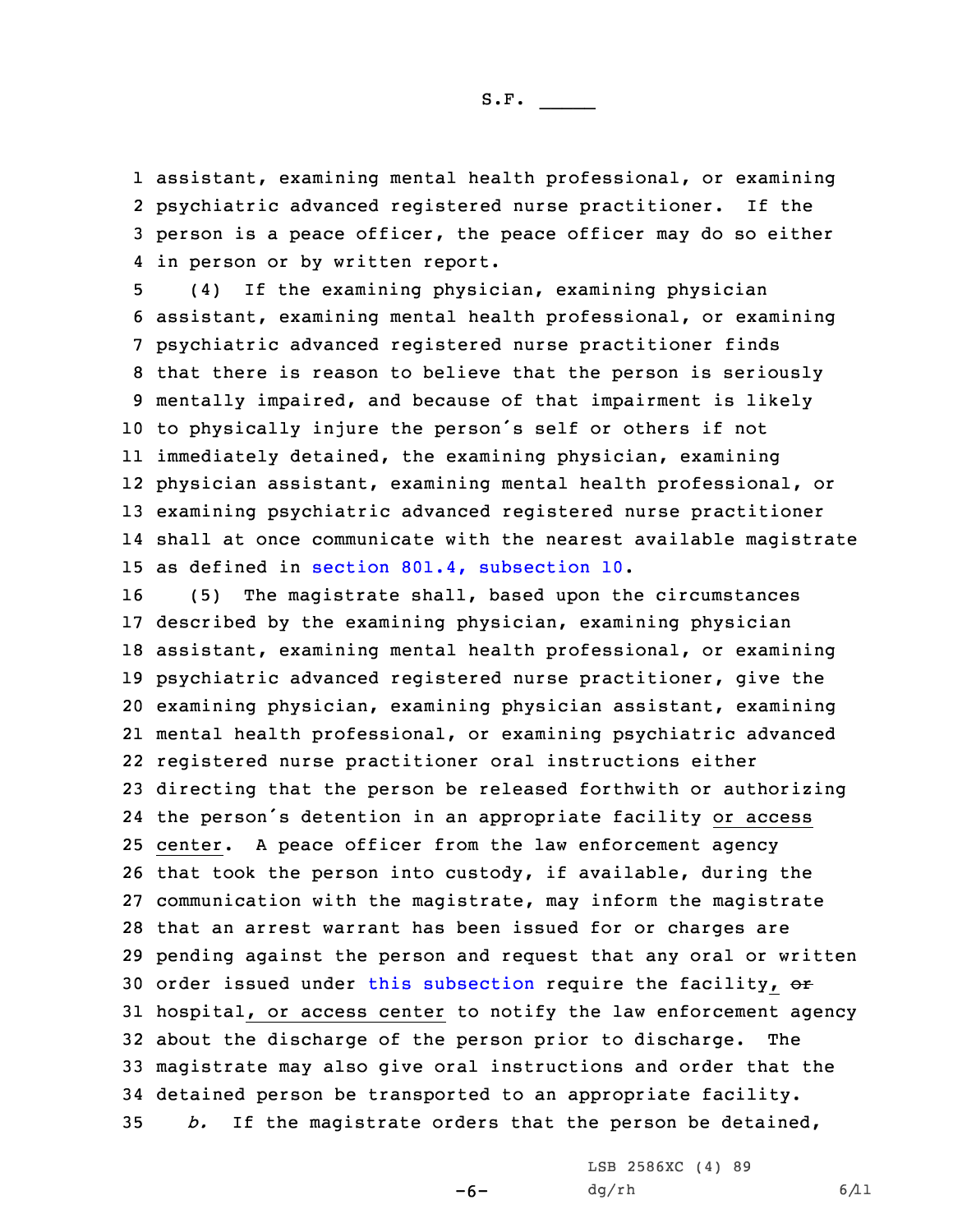the magistrate shall, by the close of business on the next working day, file <sup>a</sup> written order with the clerk in the county where it is anticipated that an application may be filed under [section](https://www.legis.iowa.gov/docs/code/2021/229.6.pdf) 229.6. The order may be filed by facsimile if necessary. <sup>A</sup> peace officer from the law enforcement agency that took the person into custody, if no request was made under paragraph *"a"*, may inform the magistrate that an arrest warrant has been issued for or charges are pending against the person and request that any written order issued under 10 this paragraph require the facility, or hospital, or access center to notify the law enforcement agency about the discharge of the person prior to discharge. The order shall state the circumstances under which the person was taken into custody or otherwise brought to <sup>a</sup> facility or hospital or an access center, and the grounds supporting the finding of probable cause to believe that the person is seriously mentally impaired and likely to injure the person's self or others if not immediately detained. The order shall also include any law enforcement agency notification requirements if applicable. The order shall confirm the oral order authorizing the person's detention including any order given to transport the person 22 to an appropriate facility, or hospital, or access center. A peace officer from the law enforcement agency that took the person into custody may also request an order, separate from 25 the written order, requiring the facility,  $\Theta$ r hospital, or access center to notify the law enforcement agency about the discharge of the person prior to discharge. The clerk shall provide <sup>a</sup> copy of the written order or any separate order to 29 the chief medical officer of the facility,  $\Theta$ r hospital, or access center to which the person was originally taken, to any subsequent facility to which the person was transported, and to any law enforcement department, ambulance service, or transportation service under contract with <sup>a</sup> mental health and disability services region that transported the person pursuant to the magistrate's order. <sup>A</sup> transportation service

-7-

LSB 2586XC (4) 89  $dg(rh$  7/11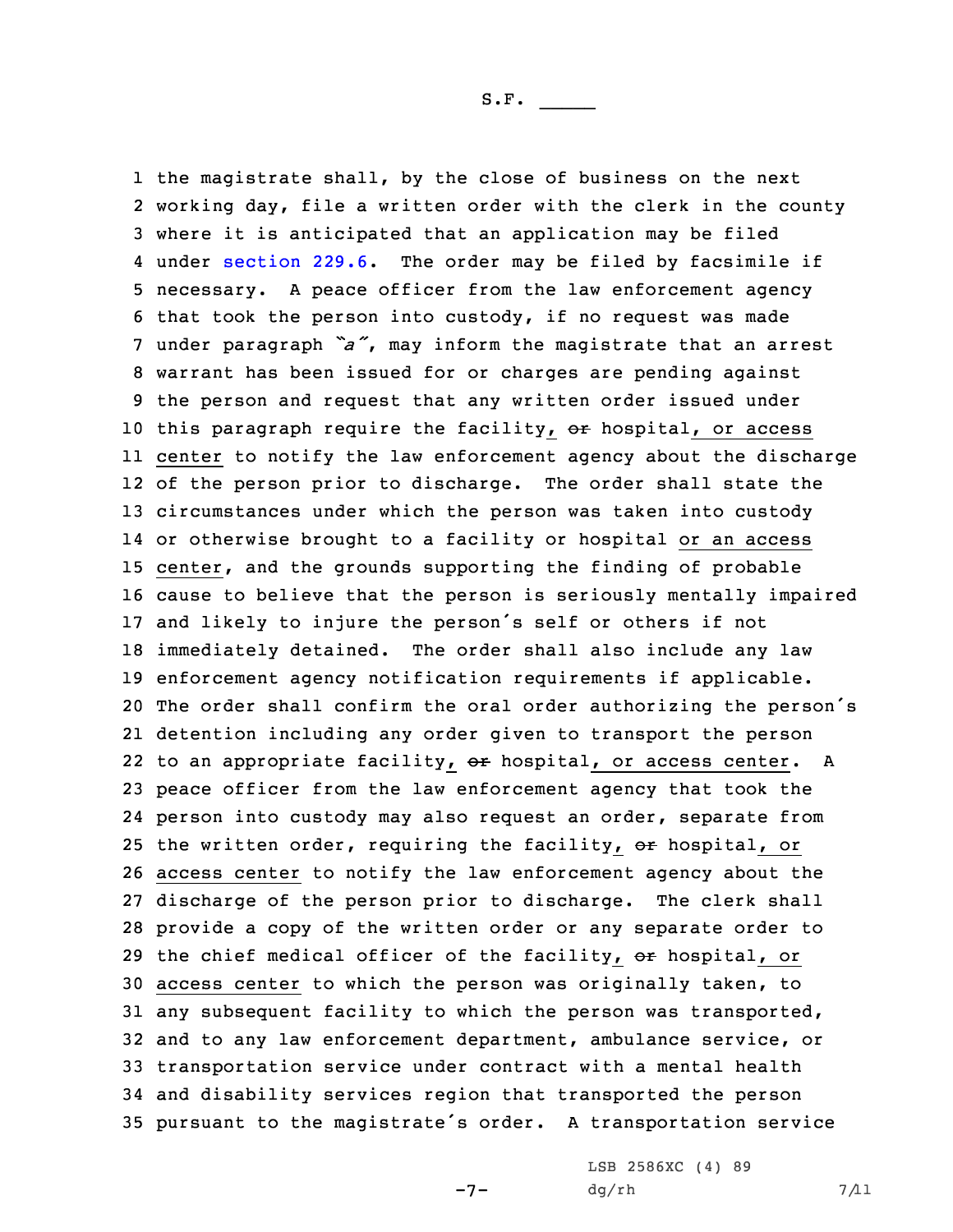S.F.  $\rule{1em}{0.15mm}$ 

 that contracts with <sup>a</sup> mental health and disability services region for purposes of this paragraph shall provide <sup>a</sup> secure transportation vehicle and shall employ staff that has received or is receiving mental health training.

 *c.* If an arrest warrant has been issued for or charges are pending against the person, but no court order exists requiring notification to <sup>a</sup> law enforcement agency under paragraph *"a*" or *"b"*, and if the peace officer delivers the person to <sup>a</sup> facility or hospital or an access center and the peace officer 10 notifies the facility, or hospital, or access center in writing on <sup>a</sup> form prescribed by the department of public safety that 12 the facility, <del>or</del> hospital, or access center notify the law enforcement agency about the discharge of the person prior to 14 discharge, the facility, <del>or</del> hospital, or access center shall do all of the following:

 (1) Notify the dispatch of the law enforcement agency that employs the peace officer by telephone prior to the discharge 18 of the person from the facility, or hospital, or access center. (2) Notify the law enforcement agency that employs the peace officer by electronic mail prior to the discharge of the person 21 from the facility,  $\Theta$  hospital, or access center.

223. The chief medical officer of the facility, or hospital, or access center shall examine and may detain and care for the person taken into custody under the magistrate's order for <sup>a</sup> period not to exceed forty-eight hours from the time such order is dated, excluding Saturdays, Sundays and holidays, unless the order is sooner dismissed by <sup>a</sup> magistrate. The facility, 28 or hospital, or access center may provide treatment which is necessary to preserve the person's life, or to appropriately control behavior by the person which is likely to result in physical injury to the person's self or others if allowed to continue, but may not otherwise provide treatment to the person without the person's consent. The person shall be discharged 34 from the facility, or hospital, or access center and released from custody not later than the expiration of that period,

 $-8-$ 

LSB 2586XC (4) 89  $dg/rh$  8/11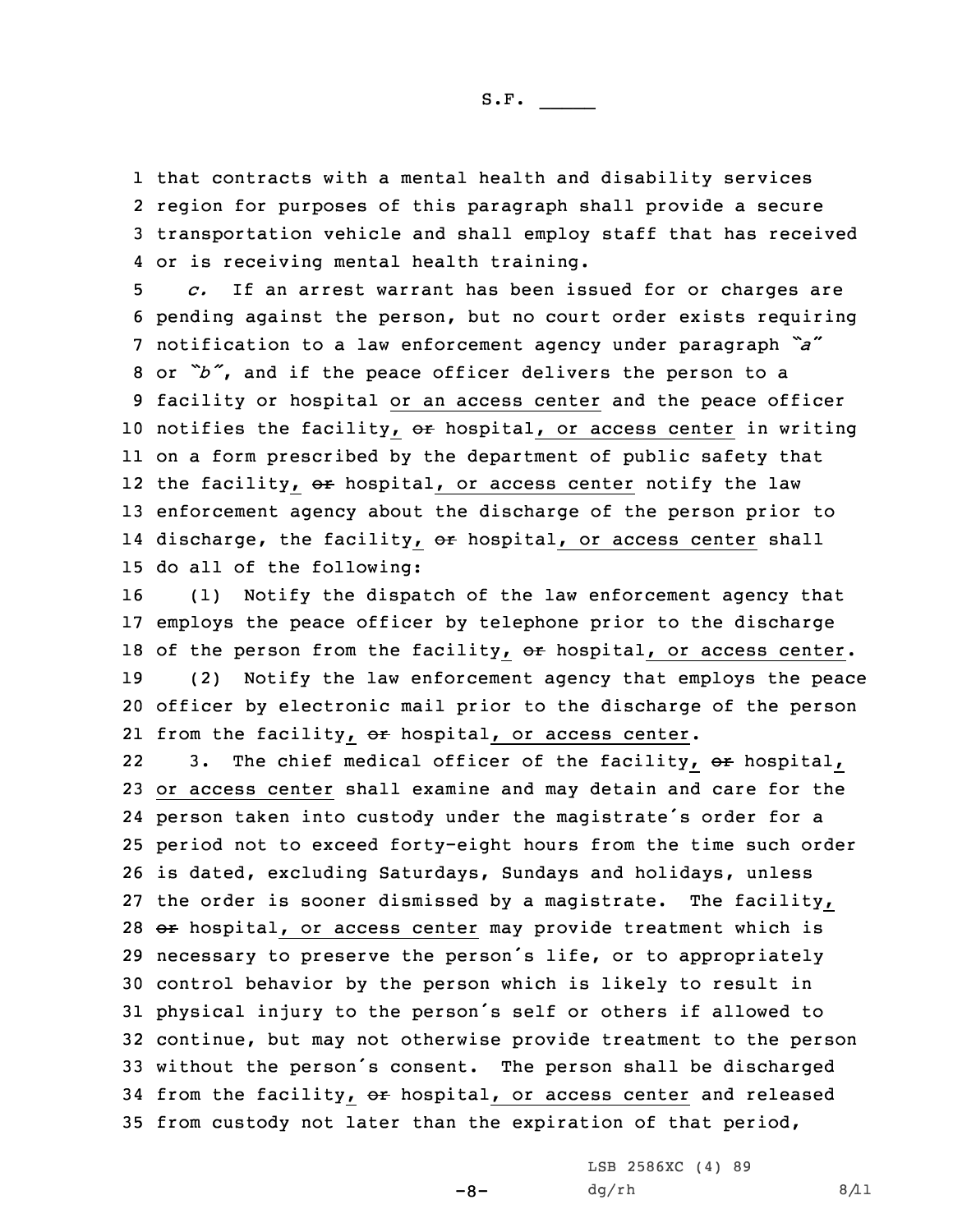unless an application is sooner filed with the clerk pursuant 2 to [section](https://www.legis.iowa.gov/docs/code/2021/229.6.pdf) 229.6. Prior to such discharge, the facility, or hospital, or access center shall, if required by this [section](https://www.legis.iowa.gov/docs/code/2021/229.22.pdf), notify the law enforcement agency requesting such notification about the discharge of the person. The law enforcement agency shall retrieve the person no later than six hours after 7 notification from the facility, or hospital, or access center but in no circumstances shall the detention of the person exceed the period of time prescribed for detention by this subsection. The detention of any person by the procedure and not in excess of the period of time prescribed by this section shall not render the peace officer, physician, mental 13 health professional, facility, or hospital, or access center so detaining that person liable in <sup>a</sup> criminal or civil action for false arrest or false imprisonment if the peace officer, 16 physician, mental health professional, facility, or hospital, or access center had reasonable grounds to believe the person so detained was mentally ill and likely to physically injure the person's self or others if not immediately detained, or 20 if the facility, or hospital, or access center was required to notify <sup>a</sup> law enforcement agency by this [section](https://www.legis.iowa.gov/docs/code/2021/229.22.pdf), and the law enforcement agency requesting notification prior to discharge retrieved the person no later than six hours after the notification, and the detention prior to the retrieval of the person did not exceed the period of time prescribed for detention by this [subsection](https://www.legis.iowa.gov/docs/code/2021/229.22.pdf).

 5. The department of public safety shall prescribe the form to be used when <sup>a</sup> law enforcement agency desires notification under this [section](https://www.legis.iowa.gov/docs/code/2021/229.22.pdf) from <sup>a</sup> facility or hospital or an access center prior to discharge of <sup>a</sup> person admitted to the facility, 31 or hospital, or access center and for whom an arrest warrant has been issued or against whom charges are pending. The form shall be consistent with all laws, regulations, and rules relating to the confidentiality or privacy of personal information or medical records, including but not limited to

 $-9-$ 

LSB 2586XC (4) 89  $dg(rh$  9/11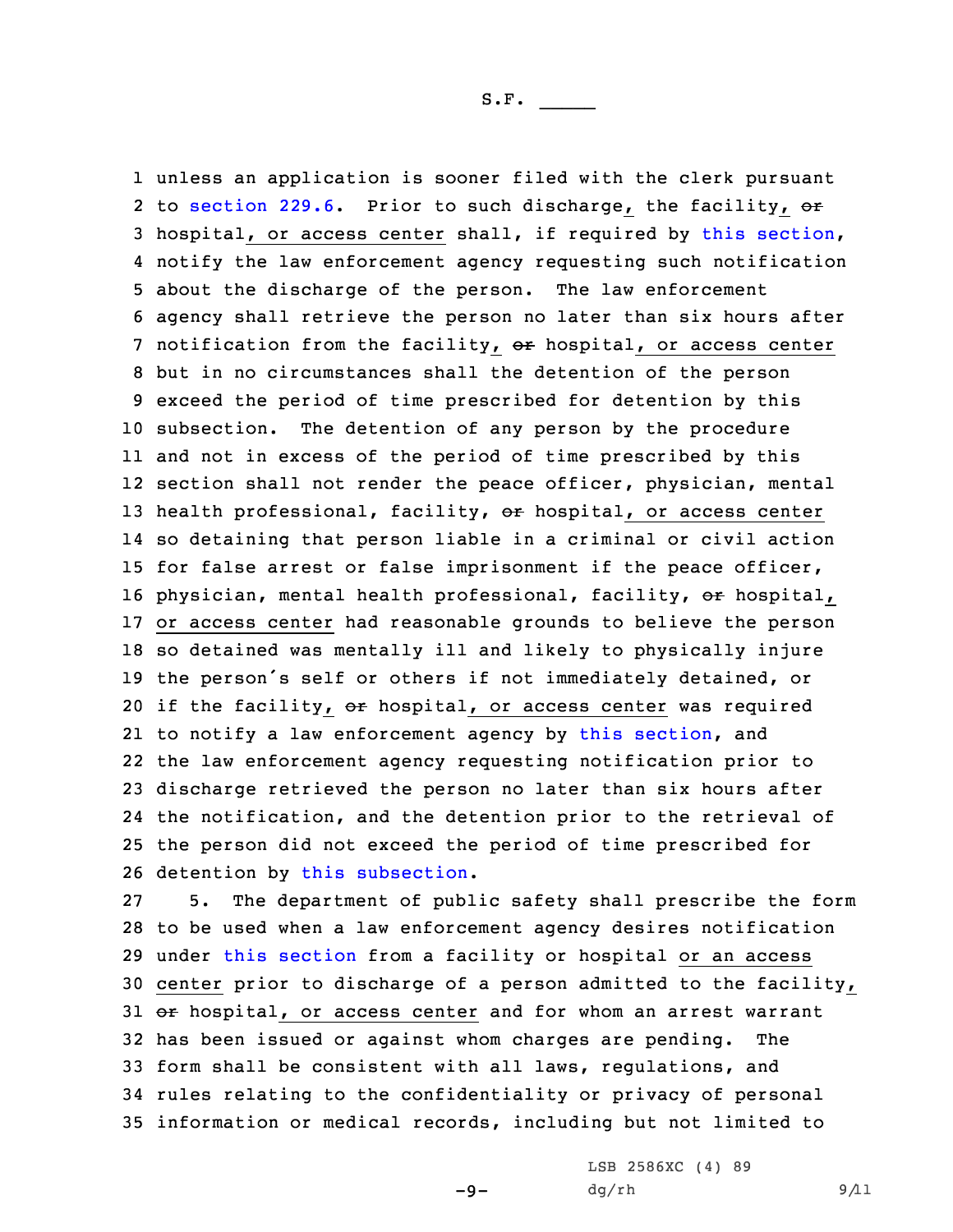the federal Health Insurance Portability and Accountability Act of 1996, Pub. L. No. 104-191, and regulations promulgated in accordance with that Act and published in 45 C.F.R. pts. 160  $4 - 164.$ 

 6. <sup>A</sup> facility or hospital or an access center, which has been notified by <sup>a</sup> peace officer or <sup>a</sup> law enforcement agency by delivery of <sup>a</sup> form as prescribed by the department of public safety indicating that an arrest warrant has been issued for or charges are pending against <sup>a</sup> person admitted to the 10 facility, or hospital, or access center that does not notify the law enforcement agency about the discharge of the person as required by [subsection](https://www.legis.iowa.gov/docs/code/2021/229.22.pdf) 2, paragraph *"c"*, shall pay <sup>a</sup> civil penalty as provided in section 805.8C, [subsection](https://www.legis.iowa.gov/docs/code/2021/805.8C.pdf) 9.

14 Sec. 6. Section 229.22, Code 2021, is amended by adding the 15 following new subsection:

 NEW SUBSECTION. 7. For the purposes of this section, *"access center"* means the same as defined in section 331.388. Sec. 7. Section 331.388, Code 2021, is amended by adding the following new subsection:

 NEW SUBSECTION. 01. *"Access center"* means the coordinated provision of intake assessment, screening for co-occurring conditions, care coordination, crisis stabilization residential services, subacute mental health services, and substance abuse treatment for persons experiencing <sup>a</sup> mental health or substance use crisis who do not need inpatient psychiatric hospital treatment, but who do need significant amounts of supports and services not available in other home and community-based settings.

 Sec. 8. Section 331.397, subsection 5, paragraph a, subparagraph (1), Code 2021, is amended to read as follows: (1) Access centers that are located in crisis residential and subacute residential settings with sixteen beds or fewer that provide immediate, short-term assessments for persons with serious mental illness or substance use disorders who do not need inpatient psychiatric hospital treatment, but who do need

 $-10-$ 

LSB 2586XC (4) 89  $dg/rh$  10/11